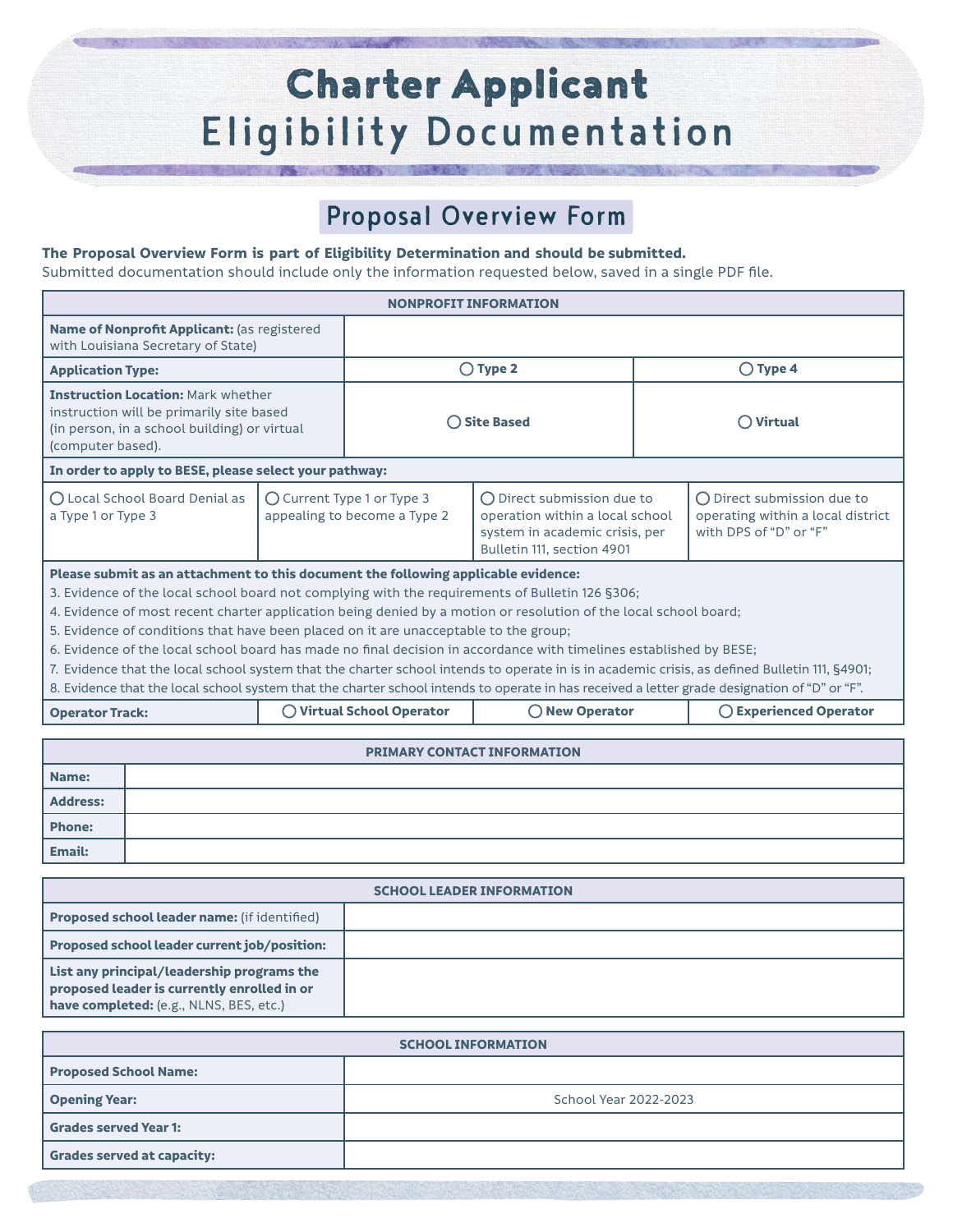## ENROLLMENT PROJECTION FORM

#### **Provide the following information for each school included in this proposal. Specify the planned year of opening for each (duplicating the table as needed).**

| School Name:                                      |  |
|---------------------------------------------------|--|
| <b>Proposed School Location:</b> (include Parish) |  |
| Admission Requirements, if any:                   |  |
| <b>Enrollment Preferences:</b>                    |  |

|                                      | <b>NUMBER OF STUDENTS</b> |         |         |         |         |                          |  |
|--------------------------------------|---------------------------|---------|---------|---------|---------|--------------------------|--|
| <b>GRADE LEVEL</b>                   | Year 1:                   | Year 2: | Year 3: | Year 4: | Year 5: | <b>Year at Capacity:</b> |  |
| Pre-K                                |                           |         |         |         |         |                          |  |
| $\mathbf K$                          |                           |         |         |         |         |                          |  |
| $\mathbf{1}$                         |                           |         |         |         |         |                          |  |
| $\overline{\mathbf{2}}$              |                           |         |         |         |         |                          |  |
| $\overline{\mathbf{3}}$              |                           |         |         |         |         |                          |  |
| $\overline{\mathbf{4}}$              |                           |         |         |         |         |                          |  |
| 5                                    |                           |         |         |         |         |                          |  |
| $\epsilon$                           |                           |         |         |         |         |                          |  |
| $\overline{7}$                       |                           |         |         |         |         |                          |  |
| 8                                    |                           |         |         |         |         |                          |  |
| 9                                    |                           |         |         |         |         |                          |  |
| 10                                   |                           |         |         |         |         |                          |  |
| 11                                   |                           |         |         |         |         |                          |  |
| 12                                   |                           |         |         |         |         |                          |  |
| <b>Minimum</b><br><b>Enrollment</b>  |                           |         |         |         |         |                          |  |
| <b>Budgeted</b><br><b>Enrollment</b> |                           |         |         |         |         |                          |  |
| <b>Maximum</b><br><b>Enrollment</b>  |                           |         |         |         |         |                          |  |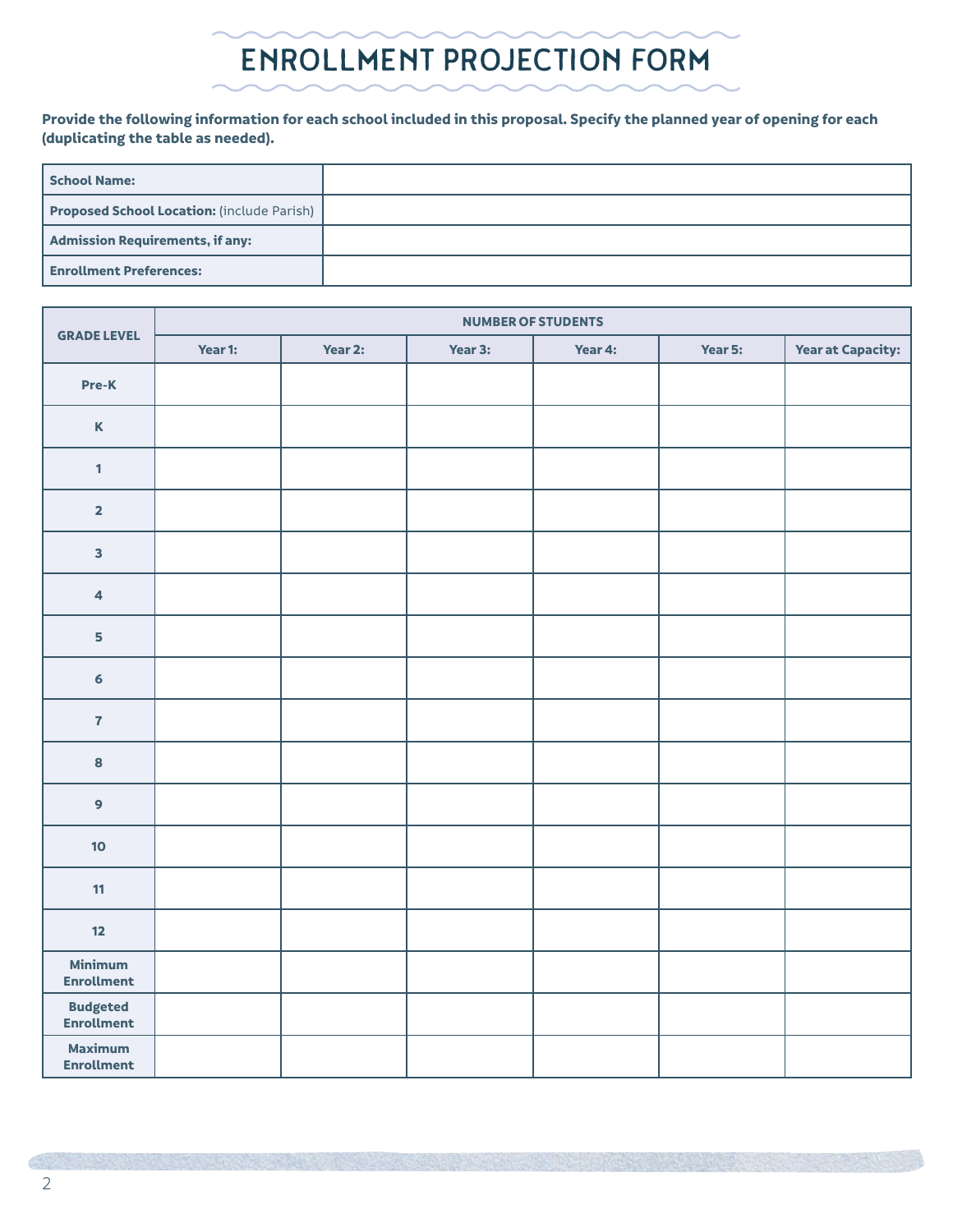

**What is your minimum operating enrollment? What adjustments to the budget, staffing, and/or academic model would be made to accommodate this minimum enrollment?**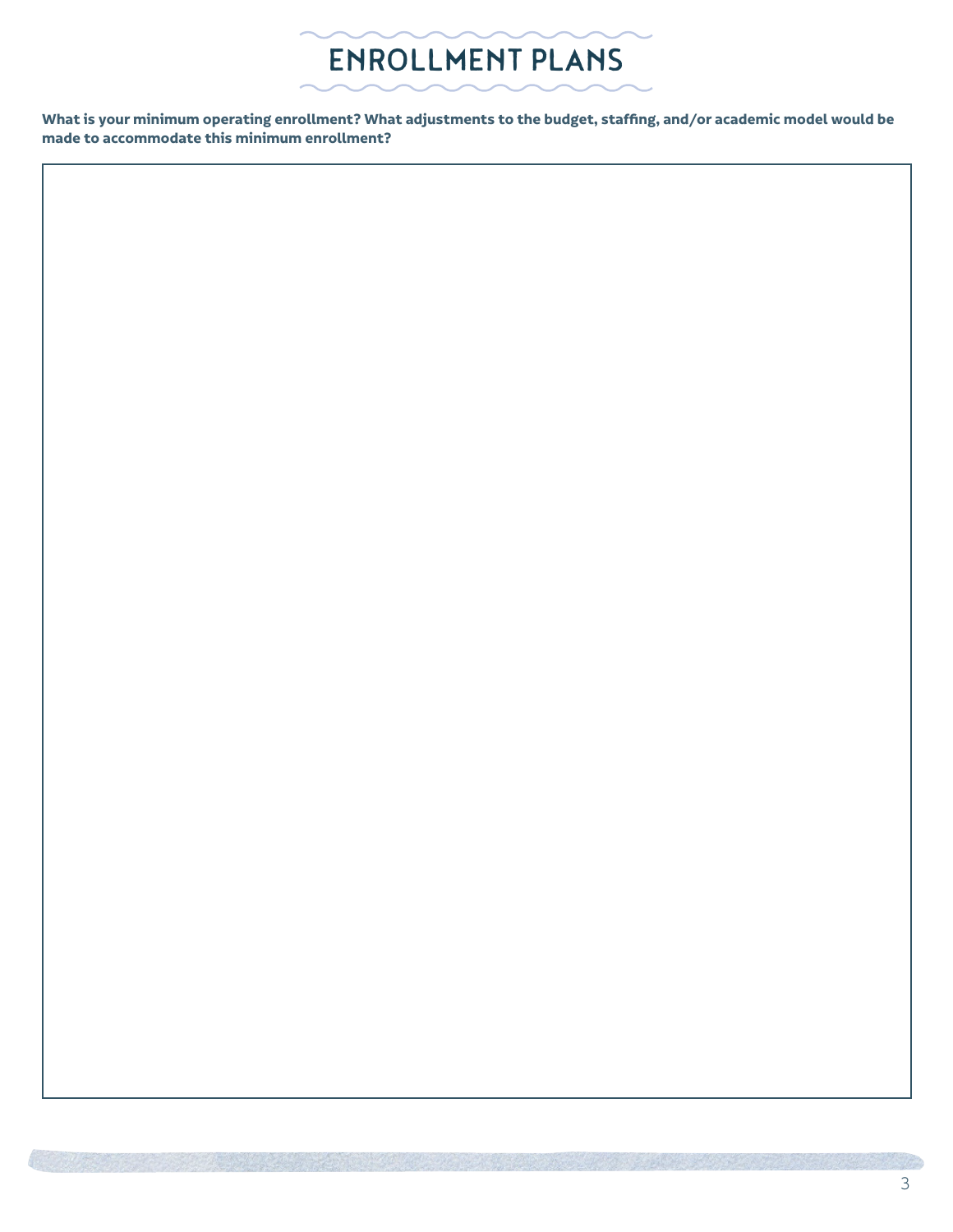## SCHOOL MANAGEMENT FORM

#### **Do any of the following describe your organization or any of the school(s) proposed in this application?**

| ◯          | Will contract or partner with an education service provider (ESP) or other organization to provide school<br>management services.                           |
|------------|-------------------------------------------------------------------------------------------------------------------------------------------------------------|
|            | If so, identify the provider:                                                                                                                               |
| $\circ$    | Will have a corporate partner as defined in LA R.S. 17.3991.1.                                                                                              |
|            | If so, identify the partner:                                                                                                                                |
| $\bigcirc$ | Will reflect the conversion of an existing public school or new school operated as a charter between a local school<br>board and BESE (Type 4 application). |
|            | If so, identify the school system:                                                                                                                          |
| $\circ$    | The applicant was denied by the local school district in the most recent cycle.                                                                             |
|            | If so, please identify the district and date of denial and attach evidence of the motion on resolution.                                                     |
| $\circ$    | The applicant has previously participated in the BESE charter application process.                                                                          |
|            | If so, please identify the year(s):                                                                                                                         |
| $\circ$    | Already operates schools in Louisiana or elsewhere in the US.                                                                                               |
|            | Indicate which state(s) below:                                                                                                                              |

### **Certification**

I certify that I have the authority to submit this application and that all information contained herein is complete and accurate. I recognize that any misrepresentation could result in disqualification from the application process or revocation afterward. The person named as the contact person for the application is so authorized to serve as the primary contact for this application on behalf of the organization.

| <b>Signature of Application Primary Contact:</b>              | Date: |  |  |  |  |
|---------------------------------------------------------------|-------|--|--|--|--|
|                                                               |       |  |  |  |  |
| <b>Print Name &amp; Title of Application Primary Contact:</b> |       |  |  |  |  |
|                                                               |       |  |  |  |  |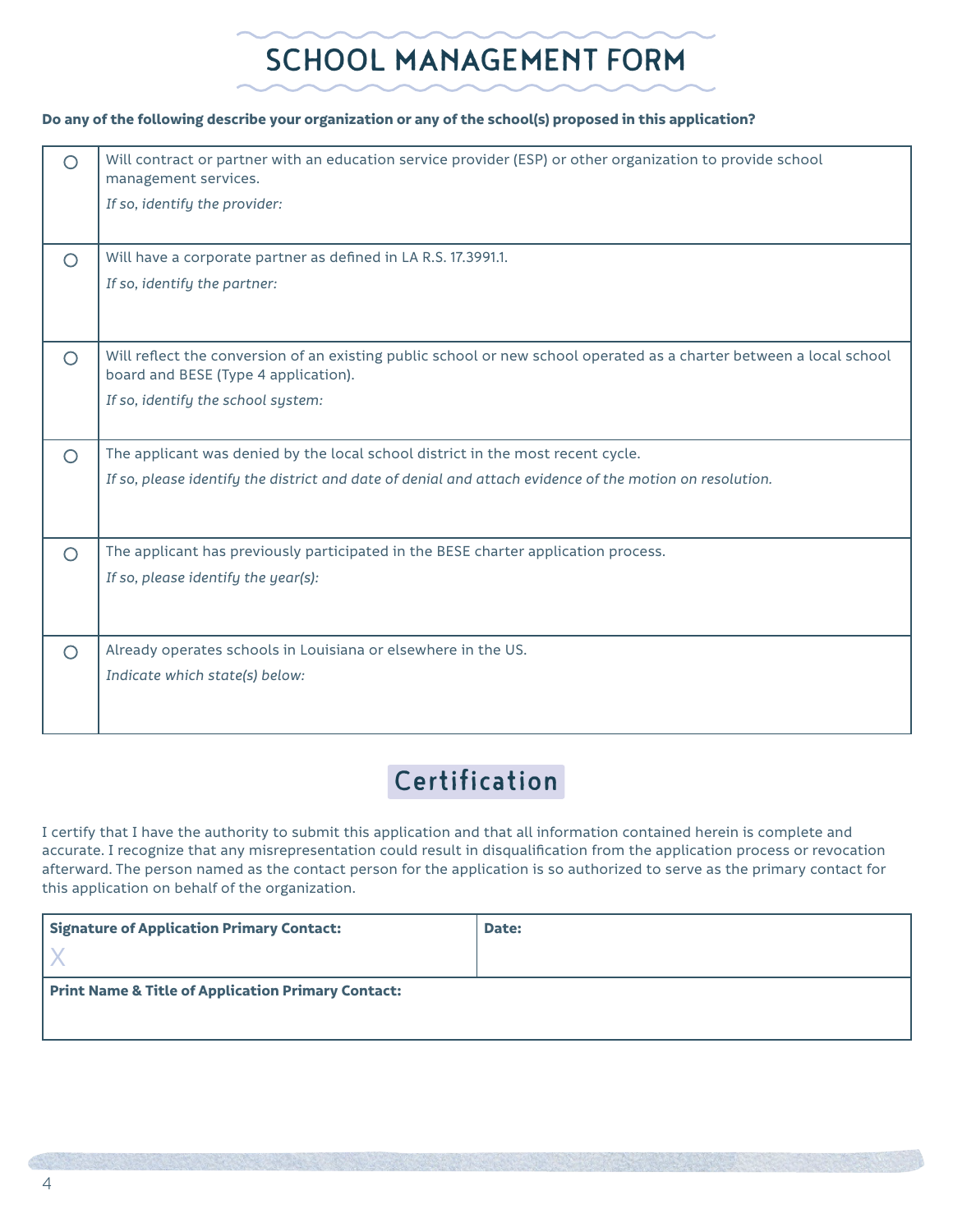## ASSURANCES FORM

#### **Please review the statements below and indicate whether each is true, and will hold true if the application is approved.**

*If the answer to any item below is "No", please submit a statement of explanation as an attachment.*

|     |                                                                                                                                                                                                                                                         | <b>Yes</b> | <b>No</b> |
|-----|---------------------------------------------------------------------------------------------------------------------------------------------------------------------------------------------------------------------------------------------------------|------------|-----------|
| 1.  | The school and/or charter board is organized as a nonprofit corporation under Chapter 2 of Title 12 of<br>the Louisiana Revised Statutes, Nonprofit Corporation Law;                                                                                    |            |           |
| 2.  | The school and/or governing organization is currently registered as a nonprofit corporation and is listed<br>as in good standing with the Louisiana Secretary of State;                                                                                 |            |           |
| 3.  | The school is not affiliated with any religious organization and does not support nor engage in any<br>religious activities;                                                                                                                            |            |           |
| 4.  | The school and/or governing organization does not have any liens, litigation history, and/or sanctions<br>from any local, state, and/or federal regulatory agency against the nonprofit corporation;                                                    |            |           |
| 5.  | The school and/or governing organization does not have the same or substantially the same board of<br>directors and/or officers as an existing private school;                                                                                          |            |           |
| 6.  | The school does not draw a substantial portion of the employees from an existing private school;                                                                                                                                                        |            |           |
| 7.  | The school does not receive a substantial portion of assets or property from an existing private school;                                                                                                                                                |            |           |
| 8.  | The school is not located at the same site as an existing private school;                                                                                                                                                                               |            |           |
| 9.  | The school will not create barriers of access to enrollment:                                                                                                                                                                                            |            |           |
|     | 10. The school will provide free transportation to students as stipulated in the Charter Operating Agreement;                                                                                                                                           |            |           |
| 11. | An agreement to provide a report at the end of each semester to parents of pupils enrolled in the<br>school, the community, the local school board, and BESE indicating progress toward meeting the<br>performance objectives as stated in the charter; |            |           |
|     | 12. Assurance that the proposed charter school will regularly assess the academic progress of its students,<br>including the participation of such students in the state testing programs and the sharing of such<br>information with parents;          |            |           |
|     | 13. Assurance that students shall have a mastery of grade-appropriate skills before they can be<br>recommended for promotion or promoted;                                                                                                               |            |           |
|     | 14. Provisions regarding the safety and security of the school;                                                                                                                                                                                         |            |           |
|     | 15. Provisions regarding electronic communications by an employee of the charter school to a student<br>enrolled at the charter school;                                                                                                                 |            |           |
|     | 16. Provisions regarding the inspection and operation of all fire prevention and safety equipment at the school;                                                                                                                                        |            |           |
|     | 17. A plan for collecting data in accordance with R.S. 17:3911.                                                                                                                                                                                         |            |           |

### **Certification**

I certify that I have the authority to submit this application and that all information contained herein is complete and accurate, realizing that any misrepresentation could result in disqualification from the application process or revocations after award.

| Name of Board Chair, Charter Governing Board: |       |  |  |  |
|-----------------------------------------------|-------|--|--|--|
|                                               |       |  |  |  |
| <b>Signature of Board Chair:</b>              | Date: |  |  |  |
|                                               |       |  |  |  |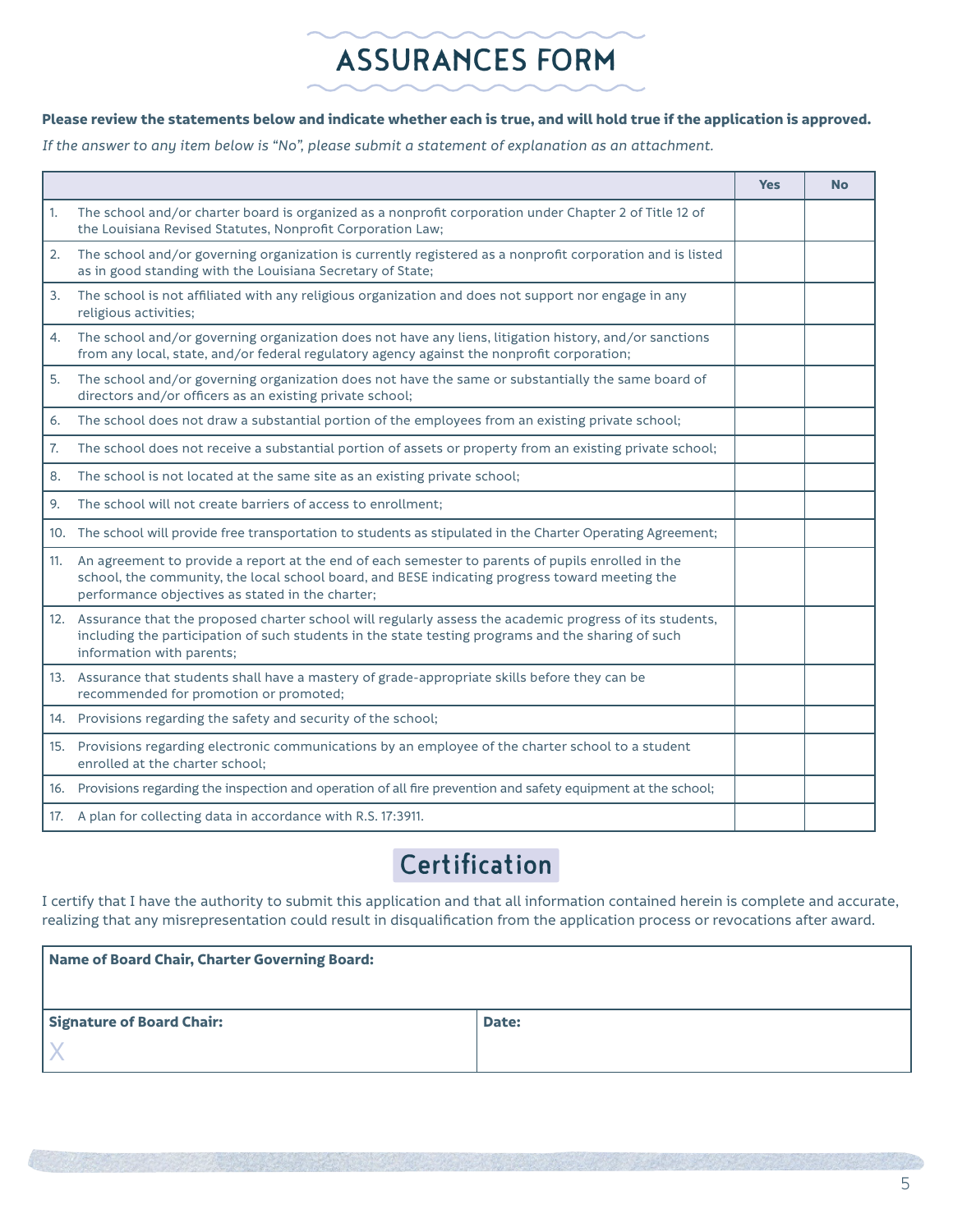## TEACHER ELIGIBILITY FORM

Louisiana state law requires that all groups submitting charter applications involve a minimum of three Louisiana teachers certified by the State Board of Elementary and Secondary Education (BESE) in the development of their application.

### **Please use this form to identify the certified teachers participating in the development of this application.**

*Also, please be sure to include a copy of current LA Teacher Certifications for the teachers listed.*

|                         | <b>Full Name</b> | <b>Full Address</b> | <b>Email</b> | <b>Certificate Number</b> |
|-------------------------|------------------|---------------------|--------------|---------------------------|
| $\mathbf{1}$            |                  |                     |              |                           |
|                         |                  |                     |              |                           |
| $\overline{\mathbf{2}}$ |                  |                     |              |                           |
|                         |                  |                     |              |                           |
|                         |                  |                     |              |                           |
| $\mathbf{3}$            |                  |                     |              |                           |
|                         |                  |                     |              |                           |
|                         |                  |                     |              |                           |
| $\overline{\mathbf{4}}$ |                  |                     |              |                           |
|                         |                  |                     |              |                           |
| 5                       |                  |                     |              |                           |
|                         |                  |                     |              |                           |
|                         |                  |                     |              |                           |
| $6\phantom{a}$          |                  |                     |              |                           |
|                         |                  |                     |              |                           |
| $\overline{7}$          |                  |                     |              |                           |
|                         |                  |                     |              |                           |
|                         |                  |                     |              |                           |
| 8                       |                  |                     |              |                           |
|                         |                  |                     |              |                           |
| 9                       |                  |                     |              |                           |
|                         |                  |                     |              |                           |
|                         |                  |                     |              |                           |
| 10                      |                  |                     |              |                           |
|                         |                  |                     |              |                           |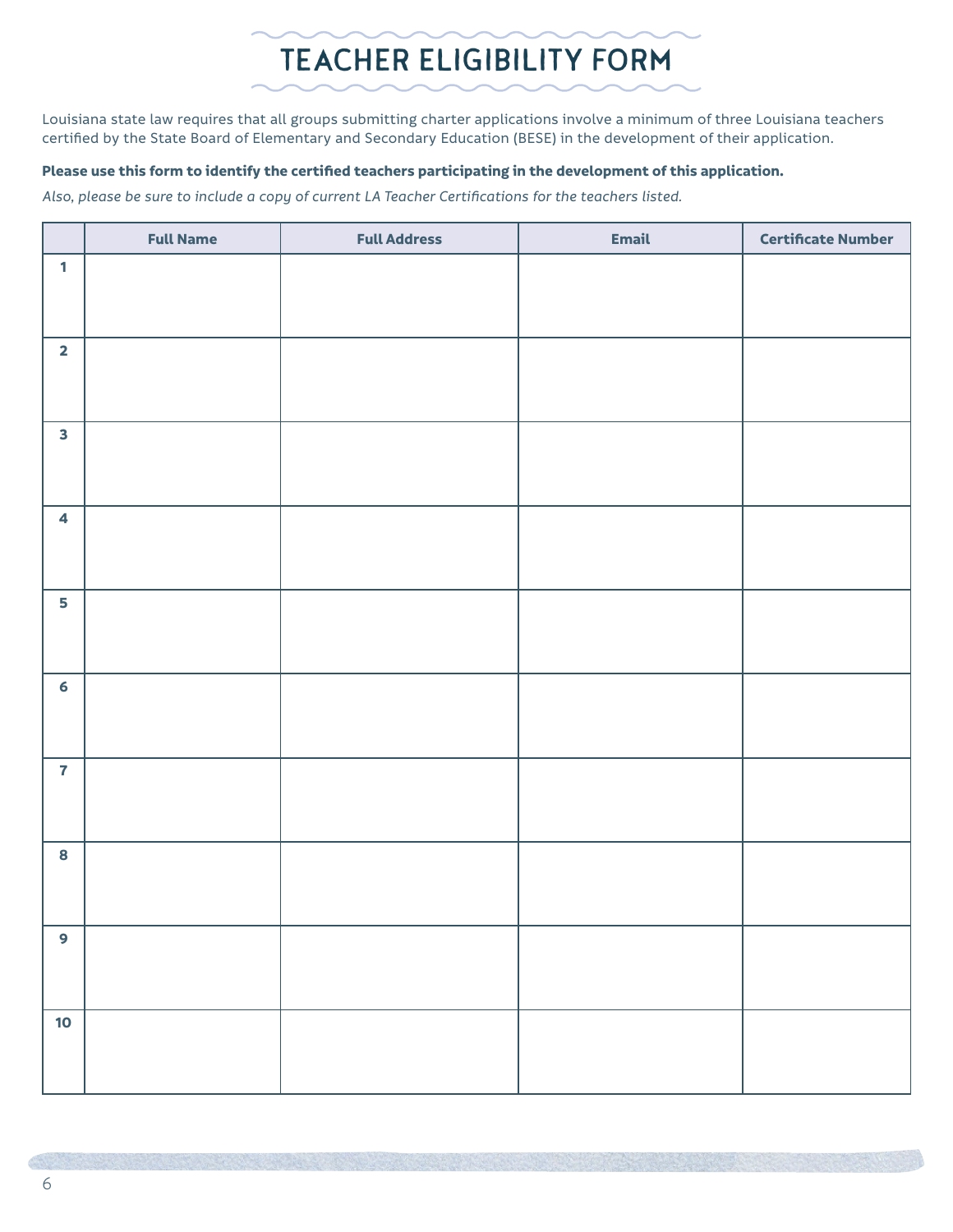## BOARD MEMBER ROSTER

Please list all the proposed board members for the nonprofit applying to open this school. In order to be eligible to apply, applicants are required to have at least three board members. State law requires a minimum of seven board members in order to execute a valid charter agreement and at all times that a charter school is operational.

Board members should have a diversity of professional skills and expertise in areas including education, organizational operations, community development, finance, law, and facilities/real estate.

- **Resumes:** Please include a current resume for all board members identified.
- **Background Checks:** All New Operators and Experienced Operators *not* currently operating a charter school in Louisiana must submit LA State Background checks for each board member identified with the submission of the full application.

#### **Name of Nonprofit Applicant (as registered with Louisiana Secretary of State):**

|                         | <b>Name</b> | <b>Street Address</b> | Zip Code | Phone | <b>Email</b> | <b>Expertise</b> |
|-------------------------|-------------|-----------------------|----------|-------|--------------|------------------|
| $\mathbf{1}$            |             |                       |          |       |              |                  |
|                         |             |                       |          |       |              |                  |
| $\overline{\mathbf{2}}$ |             |                       |          |       |              |                  |
|                         |             |                       |          |       |              |                  |
| $\overline{\mathbf{3}}$ |             |                       |          |       |              |                  |
|                         |             |                       |          |       |              |                  |
| $\overline{\mathbf{4}}$ |             |                       |          |       |              |                  |
|                         |             |                       |          |       |              |                  |
| 5                       |             |                       |          |       |              |                  |
|                         |             |                       |          |       |              |                  |
| $6\overline{6}$         |             |                       |          |       |              |                  |
|                         |             |                       |          |       |              |                  |
| $\overline{7}$          |             |                       |          |       |              |                  |
|                         |             |                       |          |       |              |                  |
| 8                       |             |                       |          |       |              |                  |
|                         |             |                       |          |       |              |                  |
| $\overline{9}$          |             |                       |          |       |              |                  |
|                         |             |                       |          |       |              |                  |
| 10 <sub>o</sub>         |             |                       |          |       |              |                  |
|                         |             |                       |          |       |              |                  |